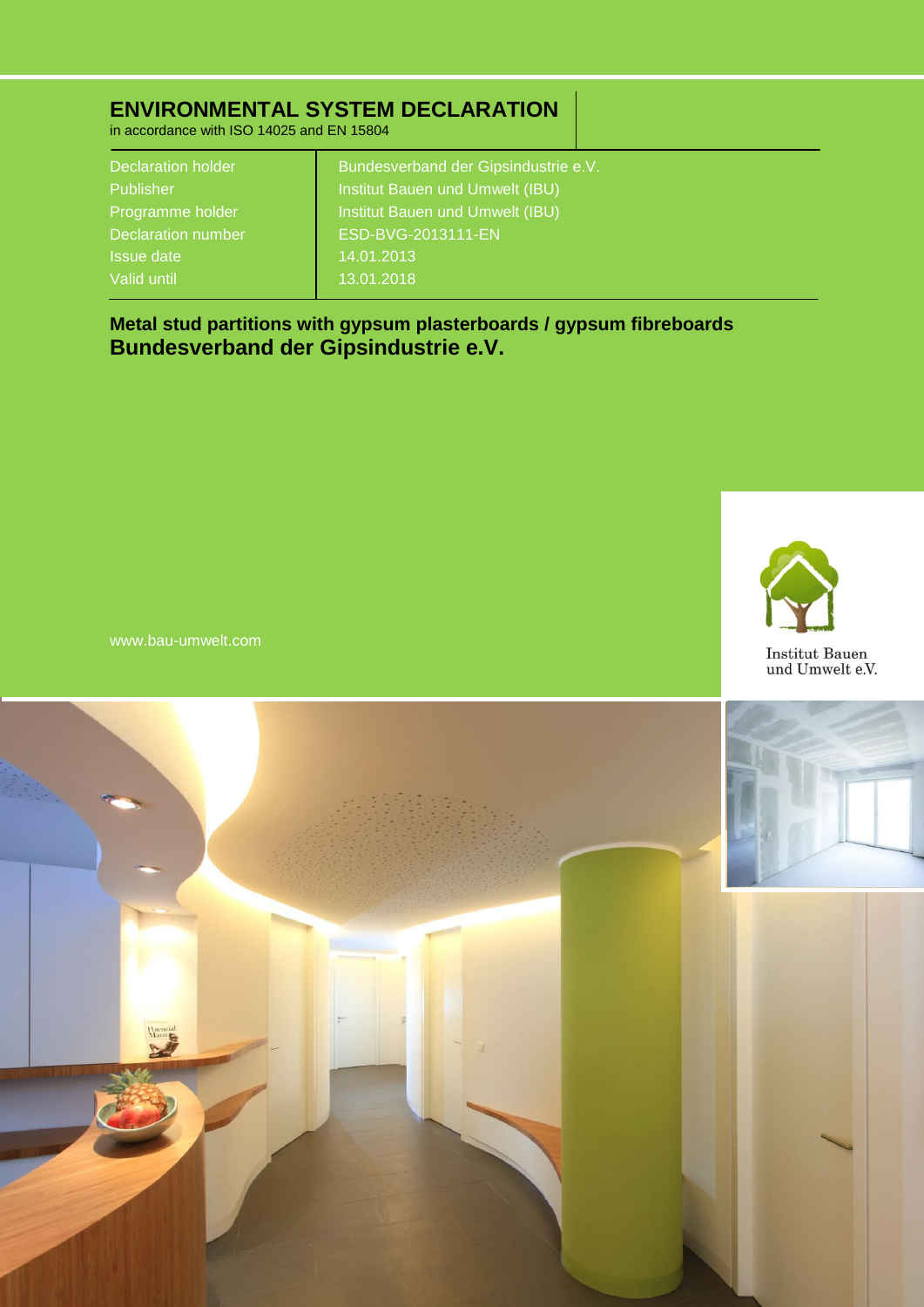

## **1 General information**

#### **Programme holder**

IBU – Institut Bauen und Umwelt e.V. Rheinufer 108 D-53639 Königswinter

## **Declaration number**

ESD-BVG-2013111-EN

#### **This Declaration is based on the Product Category Rules:**

PCR Part B: Requirements on the EPD for partition systems, 2013-01

(PCR tested and approved by the independent Committee of Experts (CoE))

**Issue date**

14.01.2013

**Valid until** 13.01.2018

Mumaje

Prof. Dr.-Ing. Horst J. Bossenmayer Prof. Dr.-Ing. Horst J. Bossenmayer<br>(President of Institut Bauen und Umwelt e.V.) internal internal internal x external x external

Prof. Dr.-Ing. Hans-Wolf Reinhardt (Chairman of the Committee of Experts (CoE))

## **2 Product**

#### **2.1 Product description**

The declaration covers 4 variants of metal stud partitions featuring single- or double-layer gypsum plasterboards or gypsum fibreboards which are 12.5 mm thick. 60 mm mineral wool is used as insulation material between the metal studs. Connection seal, jointing compound, dry-wall screws and nail plugs are included in the declaration for the partitions.

The set-up is described as follows:

- metal studs CW 75
- channel profiles UW 75
- 60 mm mineral wool insulating material

and

cladding on each side of the partition:

partition 1) 1 x 12.5 mm gypsum plasterboard

partition 2) 2 x 12.5 mm gypsum plasterboards

partition 3) 1 x 12.5 mm gypsum fibreboard

partition 4) 2 x 12.5 mm gypsum fibreboards

#### **2.2 Application**

The constructions referred to are used as non-loadbearing interior partitions in buildings for public, private or commercial applications.

### **Bundesverband der Gipsindustrie e.V. Metal stud partitions with gypsum plasterboards / gypsum fibreboards**

#### **Holder of the Declaration**

Bundesverband der Gipsindustrie e.V. Kochstrasse 6-7 D-10969 Berlin

#### **Declared product/unit**

Metal stud partitions  $3m \times 6m$  (18 m<sup>2</sup>) with gypsum plasterboards / gypsum fibreboards

#### **Area of applicability**

This ESD applies for metal stud partitions with gypsum plasterboards and gypsum fibreboards. The consumer data on which the products for the declared metal stud partitions are based involve specific values for the declared partitions. The technical data was taken from up-to-date information supplied by the manufacturers on components for metal stud partitions.

This document is translated from the German Environmental Product Declaration into English. It is based on the German original version ESD-BVG-2013111- DE. The verifier has no influence on the quality of the translation.

#### **Verification**

The CEN DIN EN 15804 standard serves as the core PCR.

Verification of the EPD by an independent third party as per ISO 14025



 $\overline{\text{Id}}$  by the Committee of Experts (CoE))

#### **2.3 Technical data**

Technical data on the respective partition structures is available in the information supplied by the manufacturers. Due to continuous updating of technical standards for individual components of the system, such information is not listed within the framework of the Environmental System Declaration.

Up-to-date technical information can be requested from the following manufacturers:

| Danogips GmbH + Co. KG   | www.danoqips.de  |
|--------------------------|------------------|
| Fermacell GmbH           | www.fermacell.de |
| <b>Knauf Gips KG</b>     | www.knauf.de     |
| Siniat GmbH              | www.siniat.de    |
| Saint-Gobain Rigips GmbH | www.rigips.de    |

#### **2.4 Placing on the market / Application rules** *Standard(s) for interior partitions*

DIN 4103-1 "Internal non-loadbearing partitions; requirements, testing"

#### **2.5 Delivery status**

All of the components required for the partition structure are available individually.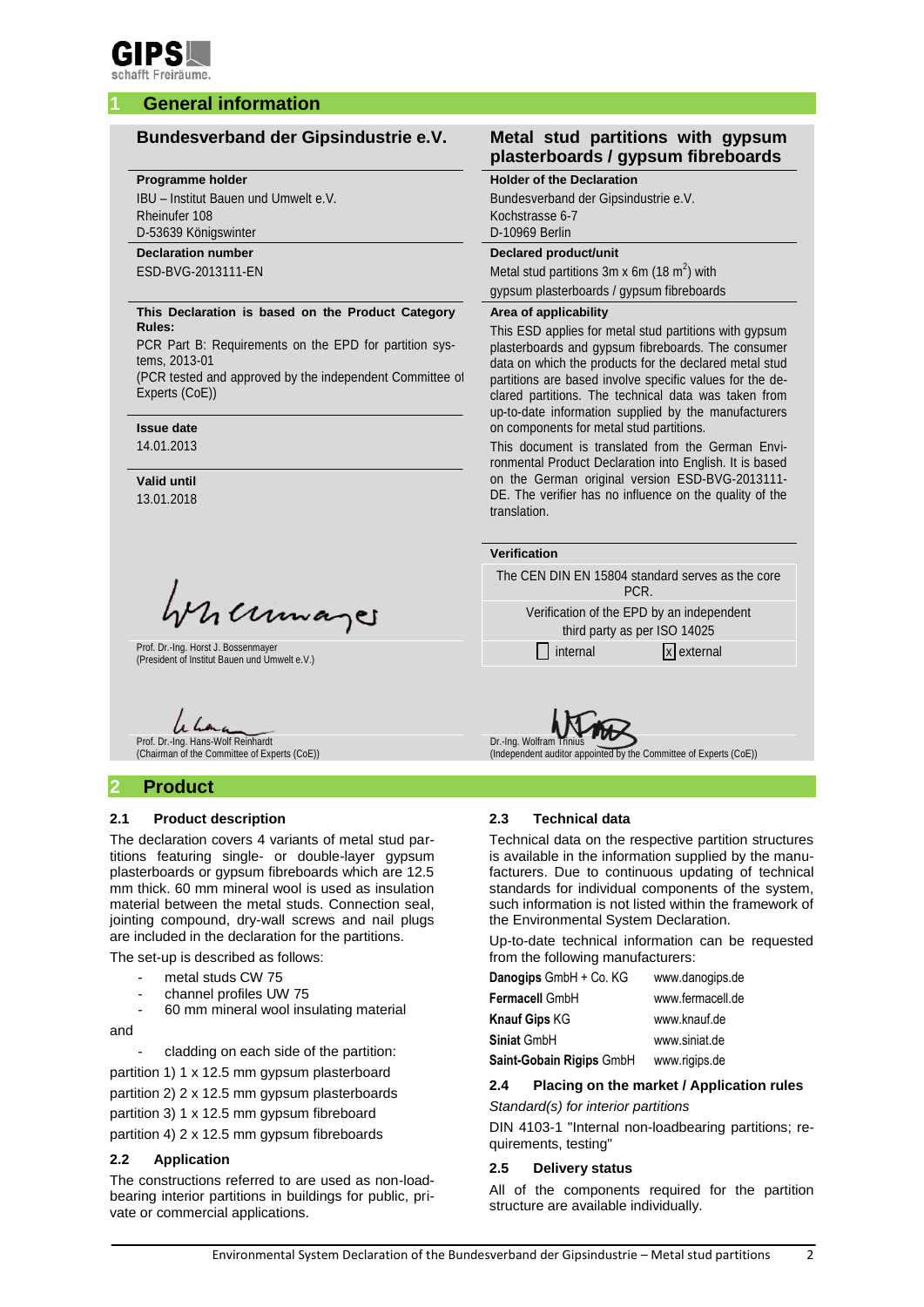A compilation of all requisite materials in one shipment is possible via the building materials trade or companies in the gypsum industry.

The products supplied can be used for setting up partitions of various formats and surface qualities. A partition with the dimensions  $W \times H = 6$  m  $\times$  3 m (A  $= 18$  m<sup>2</sup>) is used for the Declaration which is filled in accordance with surface quality level Q2 (compound seams without reinforcing strips).

#### **2.6 Base materials / Auxiliaries**

Base materials / Auxiliaries do not lead to a hazardous labelling requirement for gypsum plasterboards, gypsum fibreboards, metal studs, connection profiles, screws or jointing compound.

Contents exceeding 0.1% by weight of substances of very high concern are not declared for any of the components used (ECHA 2011).

All manufacturers of gypsum plasterboards, gypsum fibreboards, jointing compound and mineral wool also offer data sheets in the form of safety data sheets even where products or mixtures are involved for which safety data sheets are not legally required due to a lack of hazardous labelling requirement.

#### <span id="page-2-0"></span>**2.7 Manufacture**

Partitions are completed on the building site. First of all, the frame profiles (UW profiles) with connection seal are cut to size if necessary and secured to the supporting structure using screws or nails (stud gun). Then the upright profiles (CW profiles) are cut to size as necessary and inserted in the profiles loosely or crimped using a set of profile connecting pliers. The gypsum plasterboards / gypsum fibreboards are cut as required and secured to one side of the profiles in single or double layers using drywall screws or nails and taking consideration of the clearances specified by the manufacturer. Once one side is complete, the insulating material is cut on site and fitted between the profiles. After insulation is complete, the other side is clad similar to the first side (single- or double-layer) using gypsum plasterboards or gypsum fibreboards. The surfaces are filled (joints and securing materials) using jointing compound in accordance with quality level Q2.

The surface weight of the gypsum plasterboards / gypsum fibreboards is 10 kg/m<sup>2</sup>. Single-layer partitions weigh approx. 440 kg/partition or 24 kg/m<sup>2</sup> while double-layer partitions weigh approx. 800 kg/partition or  $45$  kg/m<sup>2</sup>.

With regard to the manufacturing process for gypsum plasterboards, reference is made to the Environmental Product Declaration available from the Bundesverband der Gipsindustrie e.V. (Gypsum EPD 2009) while mineral wool is covered by the EPD for glass wool at IBU (EPD-SDT-2012112-D 2012).

#### **2.8 Environment and health during manufacturing**

During the cutting, sawing or grinding processes for gypsum products, the occupational exposure limit value of 6 mg/m<sup>3</sup> alveolar dust (A-dust) must be observed for calcium sulphate as a time-weighted average; in accordance with TRGS 900 "Occupational Exposure Limit Values" (issued in January 2006, last amended and supplemented by GMBl 2012, p. 11 [No. 1]).

If necessary, dust-reducing measures or organisational measures should be provided for based on TRGS 559 "Mineral dust" (issued in February 2010) and the exposure categories outlined there.

| <b>Materials required by the declared</b><br>metal stud partitions made of gypsum plaster-<br>board |                  |         |                    |         |  |  |  |
|-----------------------------------------------------------------------------------------------------|------------------|---------|--------------------|---------|--|--|--|
| Single-<br>Double-<br>Product<br>layer<br>layer                                                     |                  |         |                    |         |  |  |  |
| Plasterboard (12.5 mm)                                                                              | 36.0 $m2$        | 360 kg  | $72.0 \text{ m}^2$ | 720 kg  |  |  |  |
| Metal studs CW 75                                                                                   | 32.4 m           | 27.0 kg | 32.4 m             | 27.0 kg |  |  |  |
| Channel profiles UW 75                                                                              | 14.4 m           | 10.3 kg | 14.4 m             | 10.3 kg |  |  |  |
| Nail plugs (6*40 mm)                                                                                | 28.8<br>pce.     | 0.12 kg | 28.8<br>pce.       | 0.12 kg |  |  |  |
| Connection seal                                                                                     | 21.6 m           | 0.78 kg | 21.6 m             | 0.78 kg |  |  |  |
| Mineral wool (60 mm)                                                                                | 18.0 $m2$        | 32.4 kg | 18.0 $m^2$         | 32.4 kg |  |  |  |
| Dry-wall screw TN 25 mm                                                                             | 360 pce. 0.52 kg |         | 144 pce. 0.21 kg   |         |  |  |  |
| Dry-wall screw TN 35 mm                                                                             |                  |         | 360 pce. 0.68 kg   |         |  |  |  |
| Jointing compound                                                                                   | 10.8 kg          | 10.8 kg | 17.6 kg            | 17.6 kg |  |  |  |

| <b>Materials required by the declared</b><br>metal stud partitions made of gypsum fibreboard |                  |                  |                     |         |  |  |  |  |
|----------------------------------------------------------------------------------------------|------------------|------------------|---------------------|---------|--|--|--|--|
| <b>Product</b>                                                                               |                  | Single-<br>layer | Double-<br>layer    |         |  |  |  |  |
| Gypsum fibreboard (12.5 mm)                                                                  | 36.0 $m^2$       | 360 kg           | 72.0 m <sup>2</sup> | 720 kg  |  |  |  |  |
| Metal studs CW 75                                                                            | 32.4 m           | 27.0 kg          | 32.4 m              | 27.0 kg |  |  |  |  |
| Channel profiles UW 75                                                                       | 14.4 m           | 10.3 kg          | 14.4 m              | 10.3 kg |  |  |  |  |
| Nail plugs (6*40 mm)                                                                         | 28.8<br>pce.     | 0.12 kg          | 28.8<br>pce.        | 0.12 kg |  |  |  |  |
| Connection seal                                                                              | 21.6 m           | 0.78 kg          | 21.6 m              | 0.78 kg |  |  |  |  |
| Mineral wool (60 mm)                                                                         | 18.0 $m^2$       | 32.4 kg          | 18.0 $m^2$          | 32.4 kg |  |  |  |  |
| Dry-wall screw 30 mm                                                                         | 360 pce. 0.76 kg |                  | 144 pce. 0.30 kg    |         |  |  |  |  |
| Dry-wall screw 40 mm                                                                         |                  |                  | 360 pce. 0.94 kg    |         |  |  |  |  |
| Jointing compound                                                                            | 7.2 kg           | 7.2 kg           | 9.4 kg              | 9.4 kg  |  |  |  |  |

#### **2.9 Product processing / Installation**

Products are processed in accordance with the relevant leaflets of the Bundesverband der Gipsindustrie e.V. and the manufacturers as outlined in sectio[n 2.7.](#page-2-0)

#### **2.10 Packaging**

Plasterboards/Fibreboards are stored on pallets and delivered without packaging. The wooden pallets are available as reusable or disposable pallets. The metal stud profiles are delivered loose and bundled. Mineral wool is delivered in rolls and packaged in plastic foil. Packaging is disposed of via a return system. Jointing compound is provided as bagged goods. Building material sacks are directed to paper recycling via a return system. Screws and other small parts are offered in cardboard boxes or other small packages as well as loose. Delivery to the construction site is by truck.

#### **2.11 Condition of use**

The useful life of the non-load-bearing interior partitions assessed here complies with the overall useful life of the building. They are not subject to any exterior exposure.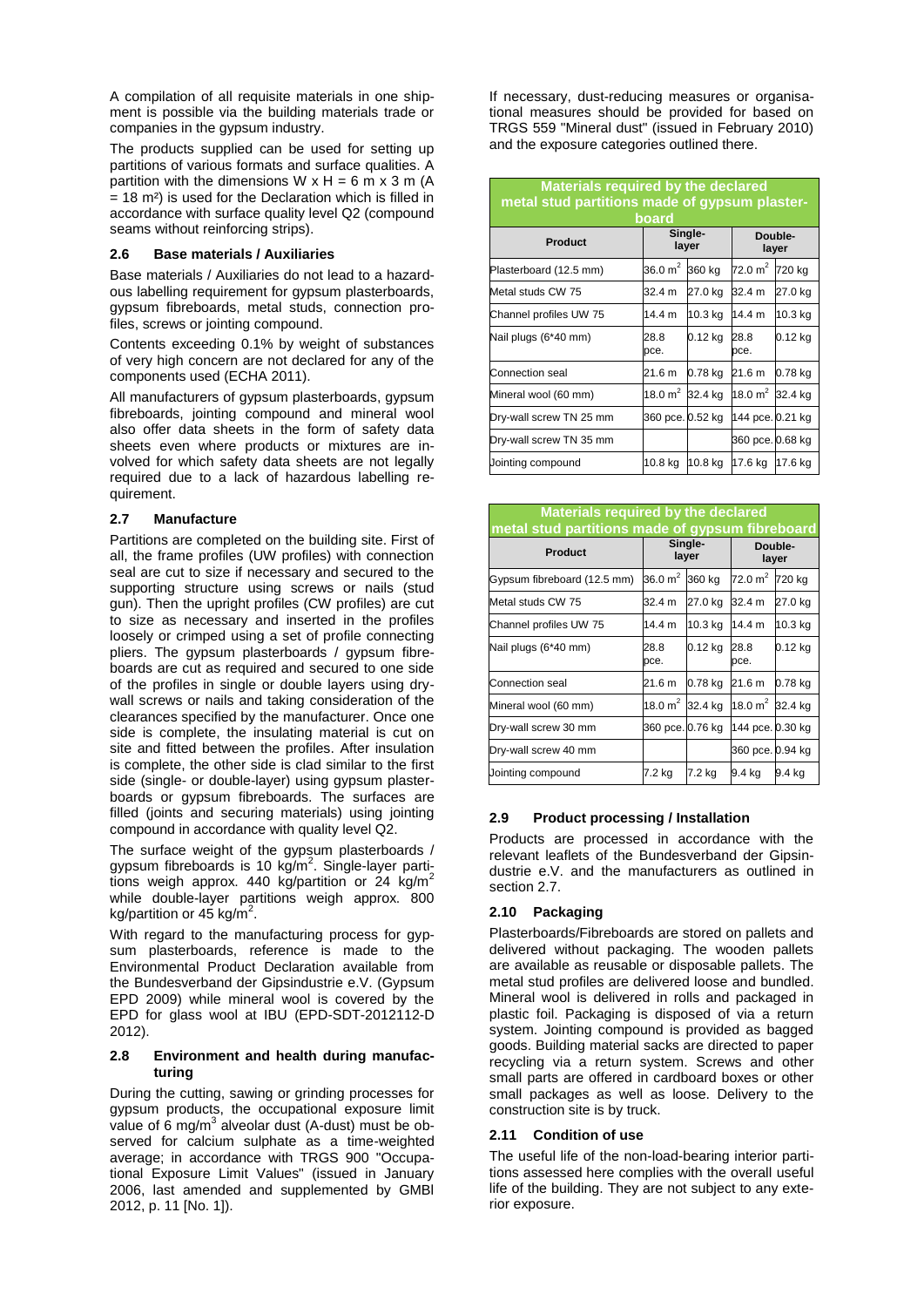The partitions can be plastered, tiled, wallpapered or painted on completion. These subsequent interior wall coatings are not considered but they do protect the underlying partition structure from most ambient influences.

The partition structures can be pulled down for the purpose of modifying the layout, e.g. for adapting or converting the building within the supporting structures or for subsequent insertion of doors or breakthroughs. These changes exclusively initiated by the user are not considered here.

#### **2.12 Environment and health during use**

During the use phase, no hazardous substances are emitted which exceed the limit values of the AgBB test scheme. As an example, partition 1 was tested by the Fraunhofer Institut für Bauphysik (Scherer 2010), albeit using impregnated gypsum plasterboards with higher contents of organic substances and without metal studs. The test result indicates that the constructions are not associated with any adverse effects on the interior.

#### **2.13 Reference service life**

The Reference Service Life in accordance with the BBSR "Nutzungsdauern von Bauteilen für Lebenszyklusanalysen nach dem Bewertungssystem Nachhaltiges Bauen (BNB)" (Useful lives of components for LCAs in accordance with the Sustainable Building evaluation system (BNB)) table, last revised 03.11.2011, amounts to  $\geq$  50 years for all walls listed here in accordance with code number 342.411 "Nichttragende Innenwände – Ständersysteme" (Non-load-bearing interior partitions – Stud systems).

#### **2.14 Extraordinary effects**

#### **Fire**

In accordance with EN 1350-1, gypsum plasterboards with an impermeable surface and gypsum fibreboards are generally classified as **A2-s1, d0**  (**s1** = no smoke, **d0** = no flaming droplets/particles) with regard to their fire performance.

In accordance with DIN 4102-4, they are classified as construction product class A2, "noncombustible".

#### **Water**

All gypsum products must be protected from permanent moisture penetration unless expressly designated by the manufacturer for this purpose. This also applies for the wall structures outlined here.

A leaflet is available from the Bundesverband der Gipsindustrie e.V. on remedying damage to components made of gypsum following flooding (Flooding leaflet).

#### **Mechanical destruction**

As a general rule, mechanical damage can be compensated for using jointing compound thanks to the ease of repair associated with gypsum plasterboards or gypsum fibreboards without impairing their functional use. In the case of larger damage, gypsum plasterboards or gypsum fibreboards can be replaced by new boards without altering the underlying studs/insulation.

#### **Re-use phase**

#### *Re-use*

The wall structures can not be re-used for the same application without undergoing some change.

Segregation by gypsum plasterboard / gypsum fibreboard, insulation and metal is recommended on site for any other applications involving re-use or disposal.

#### *Further use*

Mineral wool insulating material can be re-used for other insulating applications without necessitating any changes. Mineral wool insulating material can, for example, be re-used as so-called "stuffing wool".

In agreement with the customer, gypsum materials can be used after crushing as recultivation material in mining areas, for use on landfills, as soil conditioner, fertiliser components or acceleration agents for cement, taking consideration of any official specifications.

#### *Recycling*

The galvanised sheet metal used for metal studs and channel profiles can be directed to the metal recycling circuit.

If available according to type, mineral wool insulating material can be redirected to the manufacturing process.

After treatment in special recycling plants for gypsum waste, gypsum products can be added to the manufacturing process for new boards directly after crushing or additional separation from the cardboard. Alternatively, the recycled gypsum can be used in the areas outlined for further use.

These recycling plants for gypsum waste also ensure that any screws or nails are removed by a magnetic separator. Separated cardboard can be used as a secondary fuel or directed to the paper recycling circuit while separated metal is recycled as scrap.

#### **2.15 Disposal**

Waste code numbers in category 17 Construction and demolition waste:

For the support system including connection profiles and screws:

17 04 05 Iron and steel

For mineral wool insulating material:

17 06 04 Insulating materials other than those mentioned in 17 06 01 and 17 06 03

For plasterboards/fibreboards including jointing compound:

17 08 02 Gypsum-based construction materials other than those mentioned in 17 08 01

All of the waste referred to here adheres to the disposal conditions from landfill class 1 of the Landfill Ordinance in the event of landfilling.

#### **2.16 Further information**

[www.gips.de](http://www.gips.de/)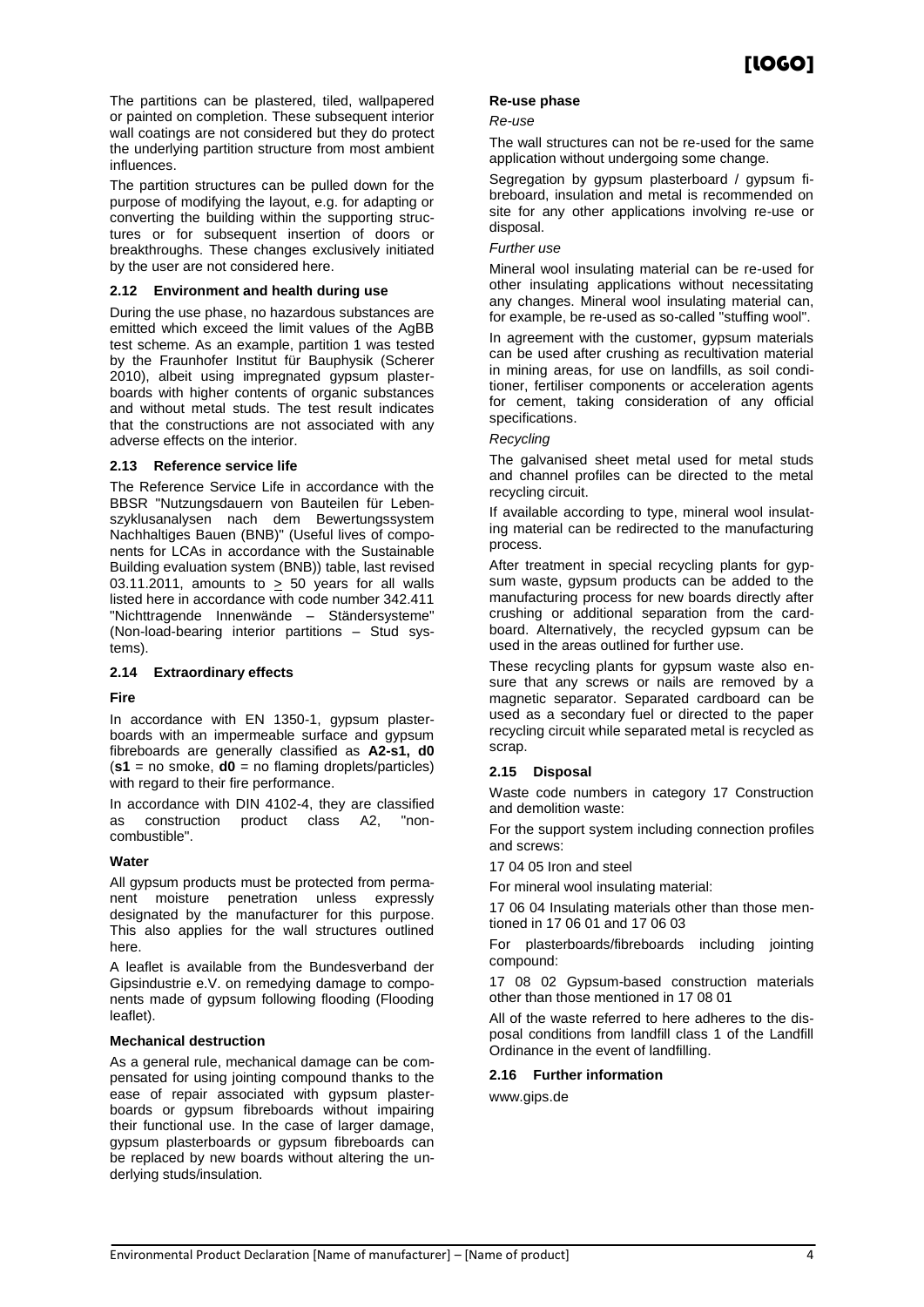

## **3 LCA: Calculation rules**

#### **3.1 Declared unit**

The Declaration refers to metal stud partitions measuring W  $x$  H = 6 m  $x$  3 m (A = 18 m<sup>2</sup>) which are filled in accordance with surface quality level Q2 (compound seams without reinforcing strips).

#### **3.2 System boundary**

Type of ESD: cradle to grave

Modules A1-A3 include the production of raw materials and transport thereof, the provision of energy and the manufacturing processes required for the production of all components for the metal stud partitions made from plasterboards or fibreboards.

Transport of the components to the building site is included in Module A4 while setting up the partition, including the disposal of packaging is covered by Module A5. Demolition of the partitions as well as recycling and disposal of the materials is included in Module C. Credits attributable to disposal and recycling are allocated to Module D.

#### **3.3 Estimates and assumptions**

Assumptions were made as regards transport associated with all materials required and disposal.

#### **3.4 Cut-off criteria**

All components for setting up the metal stud partitions as well as the electricity and water required for setting up were taken into consideration.

Accordingly, material and energy flows with a share of less than 1 per cent were also considered.

It can be assumed that the processes ignored would have contributed less than 5% to the impact categories under review.

#### **3.5 Background data**

"GaBi 5" – the software system for comprehensive analysis (GaBi 5 2012) developed by PE INTERNA-TIONAL AG – was used for modelling the production of all components.

The Life Cycle Assessment was drawn up for Germany as a reference area. This means that apart from the production processes under these boundary conditions, the pre-stages also of relevance for Germany such as provision of electricity or energy carriers were used. The power mix for Germany 2008 is applied.

#### **3.6 Data quality**

All of the background data records of relevance for manufacturing were taken from the GaBi 5 software data base.

#### **3.7 Period under review**

The data basis for materials required for the declared partitions is taken from the manufacturer descriptions in 2011/2012.

#### **3.8 Allocation**

No allocations arise for the unit process concerning installation of the metal stud partitions in buildings modelled in this ESD. Allocations were used in the background data for modelling the requisite components, e.g. for the provision of electricity. An allocation was avoided for the provision of FGD gypsum which is sometimes used for the production of calcium sulphate beta-hemi-hydrate.

#### **3.9 Comparability**

As a general rule, EPD/ESD data can only be compared or evaluated when all the data to be compared has been recorded in accordance with DIN EN 15804 and the building context or productspecific performance characteristics are considered.

## **4 LCA: Scenarios and additional technical information**

The following technical information forms the basis for the declared modules or can be used for developing specific scenarios within the context of a building assessment.

#### **Transport to site (A4)**

A distance of 200 km was assumed for transporting all components of the metal stud partitions by truck.

#### **Construction installation process (A5)**

The metal stud partitions are largely installed manually. The gypsum plasterboards / gypsum fibreboards are mounted to the metal studs using cordless screwdrivers requiring approx. 0.1 kWh for the declared partition measuring W  $x$  H = 6 m  $x$  3 m  $(A = 18 \text{ m}^2)$ . Water consumption corresponds with approx. 0.5 l/kg jointing compound.

A generic distance of 50 km plus an empty run of 50 km were assumed for the packaging material to be disposed of.

Disposable pallets made of wood were considered as packaging material for the gypsum plasterboards / gypsum fibreboards and paper sacks for the jointing compound. Incineration in a waste incineration plant was assumed for disposal of the wooden pallets. No further treatment was assumed for the

waste paper; it can be used directly for the production of cardboard for the gypsum plasterboards or directly for the gypsum fibreboards. No other packaging was considered.

#### **Use (B)**

The Reference Service Life for the partition walls is ≥ 50 years. Use is not declared in this ESD as no negative environmental impacts are generally incurred by use of the declared partitions.

#### **End of Life (C1-C4)**

Transport: 50 km (one run at 100% utilisation capacity plus one empty run)

It is assumed that the metal profiles are completely directed to a metal recycling process. The mineral components (gypsum plasterboards, gypsum fibreboards, jointing compound and mineral wool) as well as the screws are deposited in a building debris landfill. Screws are only separated from the gypsum plasterboards during the process of gypsum recycling (please also refer to the gypsum recycling scenario).

The connection seal is incinerated in a waste incineration plant.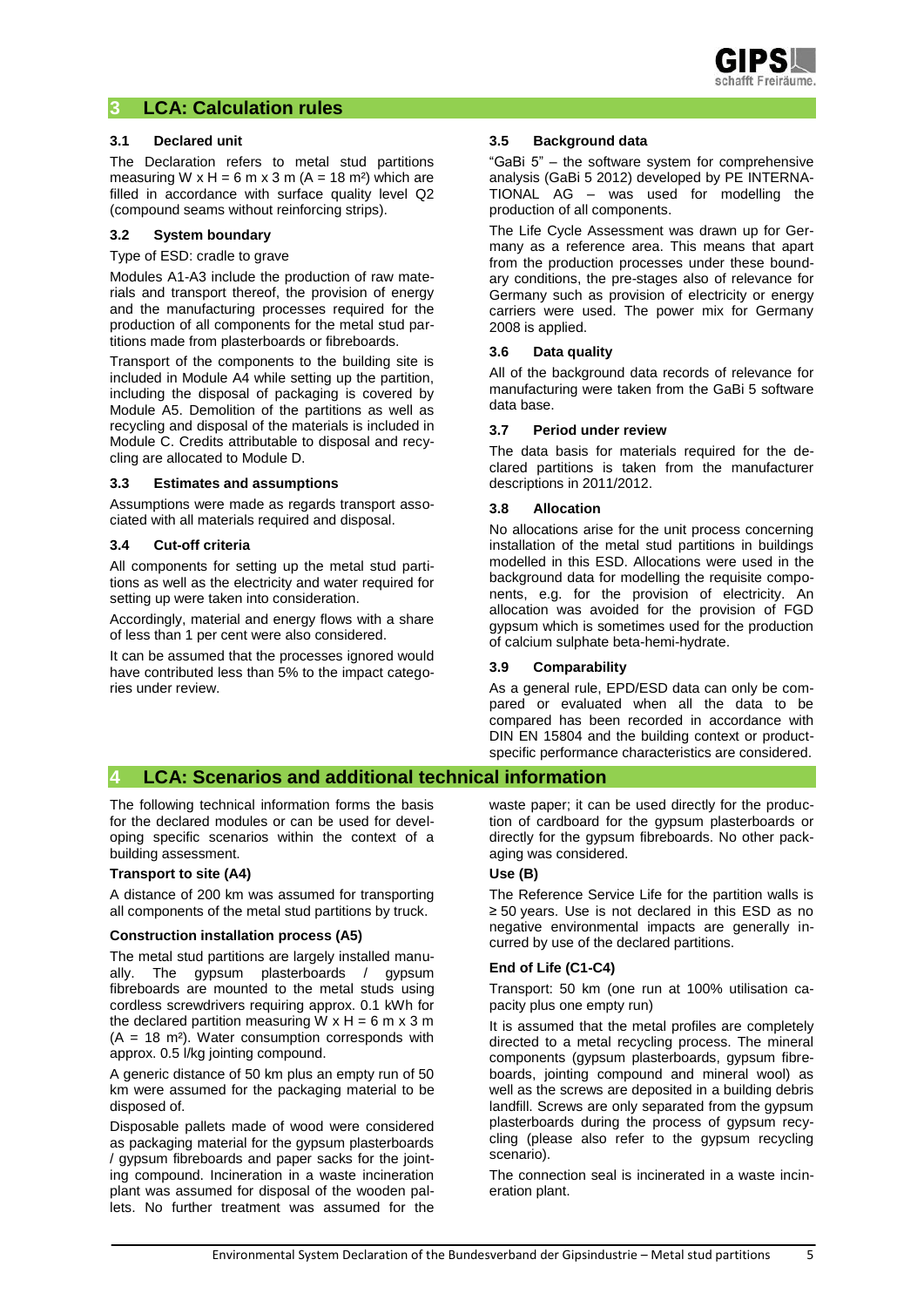

Due to standard breakthroughs in partition structures (e.g. frames, doors) or deviating partition sizes, up to 5% of the waste volume is created during installation in the building. As there is no difference in the disposal scenarios for both stages, the ESD which applies for full partition structure of defined measurements does not consider the environmental impacts of any waste incurred during installation until the disposal stage.

#### **Re-use, recovery and recycling potential (D)**

A credit is awarded for the recycled metal profiles. Credits are also considered for electricity and thermal energy as a result of thermal recovery of packaging materials as well as subsequent insulation.

#### **Gypsum recycling scenario**

For the gypsum recycling scenario, it was assumed that 10% of gypsum waste (gypsum plasterboards, gypsum fibreboards and jointing compound) is directed to a gypsum recycling process.

## **5 LCA: Results**

The following tables depict the results of the indicators for environmental impact, use of resources and waste, as well as any other output flows relating to the declared partitions measuring W  $x$  H = 6 m  $x$  3 m (A = 18 m<sup>2</sup>).

| <b>CLARED)</b>      |               |                |                      |                                      |                   |              |            |             |               |                              |                             |                   |                |                      |                | DESCRIPTION OF THE SYSTEM BOUNDARY (X = INCLUDED IN THE LCA; MND = MODULE NOT DE- |
|---------------------|---------------|----------------|----------------------|--------------------------------------|-------------------|--------------|------------|-------------|---------------|------------------------------|-----------------------------|-------------------|----------------|----------------------|----------------|-----------------------------------------------------------------------------------|
|                     | Product stage |                |                      | Construction<br>process stage        |                   | Use stage    |            |             |               |                              |                             | End-of-life stage |                |                      |                | Benefits and<br>loads beyond<br>the system<br>boundaries                          |
| Raw material supply | Transport     | Manufacture    | site<br>Transport to | Construction-installation<br>process | Use / Application | Vlaintenance | Repairs    | Replacement | Refurbishment | use<br>energy<br>Operational | use<br>water<br>Operational | De-construction   | Transport      | treatment<br>Waste t | Landfilling    | recy<br>Re-use, recovery or<br>cling potential                                    |
| A <sub>1</sub>      | A2            | A <sub>3</sub> | A4                   | A <sub>5</sub>                       | <b>B1</b>         | <b>B2</b>    | <b>B3</b>  | <b>B4</b>   | <b>B5</b>     | <b>B6</b>                    | <b>B7</b>                   | C <sub>1</sub>    | C <sub>2</sub> | C <sub>3</sub>       | C <sub>4</sub> | D                                                                                 |
| $\times$            | X             | X              | X                    | X                                    | <b>MND</b>        | <b>MND</b>   | <b>MND</b> | <b>MND</b>  | <b>MND</b>    | <b>MND</b>                   | <b>MND</b>                  | X                 | X              | X                    | X              | X                                                                                 |

#### Key to the following tables:

| <b>GWP</b>   | Global warming potential                                   |
|--------------|------------------------------------------------------------|
| <b>ODP</b>   | Ozone depletion potential                                  |
| AP           | Acidification potential of soil and water                  |
| EP           | Eutrification potential                                    |
| <b>POCP</b>  | Photochemical ozone creation potential                     |
| <b>ADPE</b>  | Abiotic depletion potential for non-fossil resources       |
| <b>ADPF</b>  | Abiotic depletion potential for fossil fuels               |
| <b>PERE</b>  | Renewable primary energy as energy carrier                 |
| <b>PERM</b>  | Renewable primary energy resources as material utilisation |
| PERT         | Total use of renewable primary energy resources            |
| <b>PENRE</b> | Non-renewable primary energy as energy carrier             |
| PENRM        | Non-renewable primary energy as material utilisation       |
| <b>PENRT</b> | Total use of non-renewable primary energy resources        |
| <b>SM</b>    | Use of secondary materials                                 |
| <b>RSF</b>   | Renewable secondary fuels                                  |
| <b>NRSF</b>  | Use of non-renewable secondary fuels                       |
| <b>FW</b>    | Net use of fresh water                                     |
| <b>HWD</b>   | Hazardous waste for disposal                               |
| <b>NHWD</b>  | Non-hazardous waste for disposal                           |
| <b>RWD</b>   | Radioactive waste for disposal                             |
| <b>CRU</b>   | Components for re-use                                      |
| <b>MFR</b>   | Materials for recycling                                    |
| <b>MER</b>   | Materials for energy recovery                              |
| EE.          | Exported energy per type                                   |
|              |                                                            |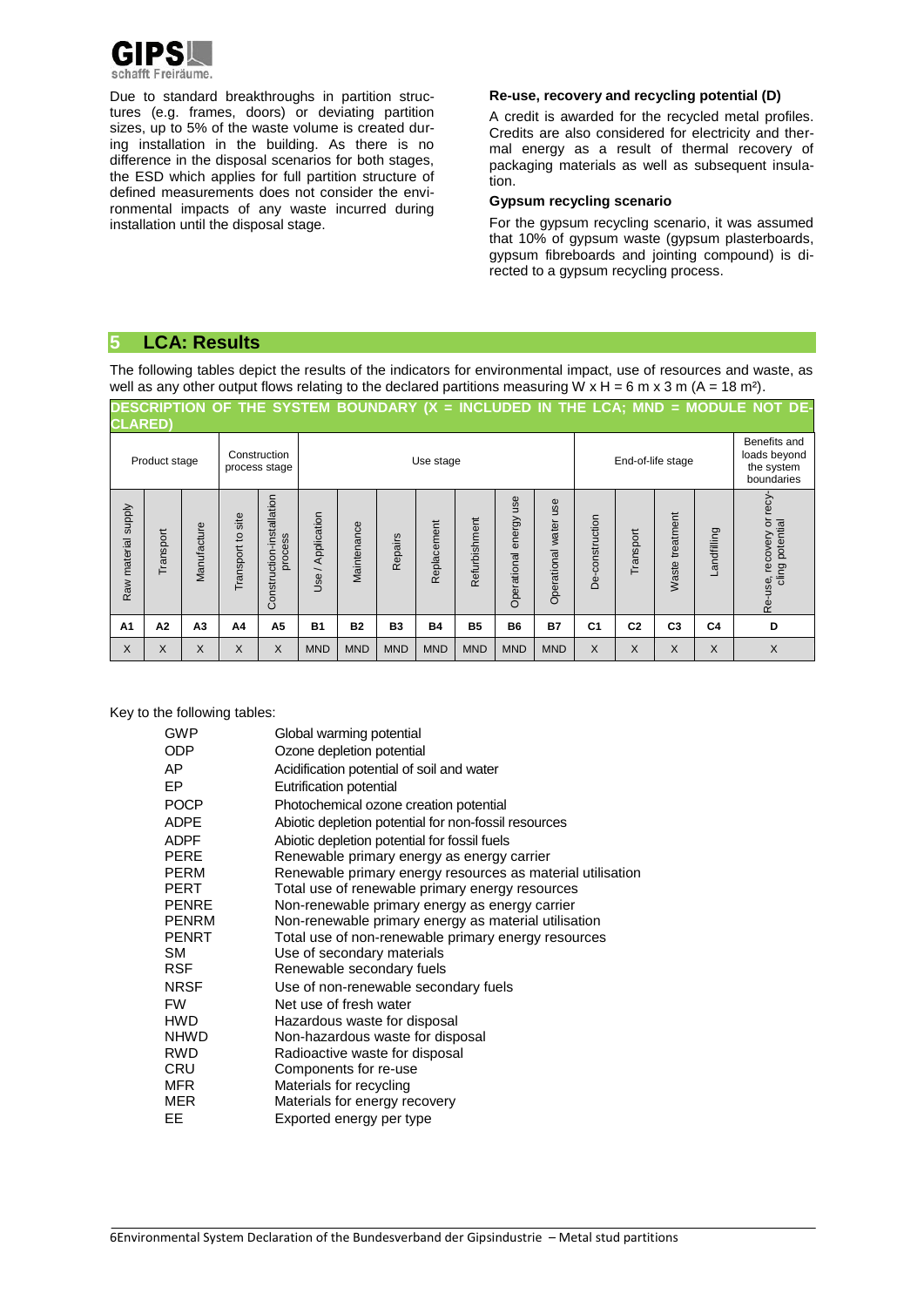| layer, 18 m <sup>2</sup> | -CA RESULTS – ENVIRONMENTAL IMPACT: metal stud partition with gypsum plasterboards, single. |                |                          |                          |                          |                          |                |                          |                |
|--------------------------|---------------------------------------------------------------------------------------------|----------------|--------------------------|--------------------------|--------------------------|--------------------------|----------------|--------------------------|----------------|
| Parameter                | Unit                                                                                        | $A1-3$         | A4                       | A <sub>5</sub>           | C <sub>1</sub>           | C <sub>2</sub>           | C <sub>3</sub> | C <sub>4</sub>           | D              |
| <b>GWP</b>               | [kg CO <sub>2</sub> equiv.]                                                                 | 224.0          | 4.3                      | 7.3                      | 0.0                      | 1.5                      | 1.8            | 32.1                     | $-62.2$        |
| ODP                      | [kg CFC11 equiv.]                                                                           | 3.36E-07       | 1.21E-10                 | 5.07E-10                 | $0.00E + 00$             | 8.08E-11                 | 3.78E-11       | 5.31E-09                 | 2.06E-09       |
| AP                       | [kg SO <sub>2</sub> equiv.]                                                                 | 5.40E-01       | 1.77E-02                 | 7.56E-04                 | $0.00E + 00$             | 6.68E-03                 | 9.64E-05       | 3.53E-02                 | $-2.20E - 01$  |
| EP                       | [kg $PO43$ equiv.]                                                                          | 7.39E-02       | 4.45E-03                 | 1.49E-04                 | $0.00E + 00$             | 1.61E-03                 | 2.04E-05       | 7.19E-03                 | $-1.79E-02$    |
| <b>POCP</b>              | [kg ethene equiv.]                                                                          | 6.83E-02       | $-7.12E-03$              | 4.79E-05                 | $0.00E + 00$             | $-2.39E-03$              | 1.14E-05       | 1.08E-02                 | $-3.30E - 02$  |
| <b>ADPE</b>              | [kg Sb equiv.]                                                                              | 1.23E-02       | 1.03E-07                 | 6.50E-08                 | $0.00E + 00$             | 6.88E-08                 | 9.38E-09       | 2.04E-06                 | $-2.41E-06$    |
| <b>ADPF</b>              | [MJ]                                                                                        | 3326.7         | 31.0                     | 2.0                      | 0.0                      | 20.7                     | 0.2            | 76.6                     | $-749.0$       |
| layer, 18 m $^{\circ}$   | CA RESULTS - ENVIRONMENTAL IMPACT: metal stud partition with gypsum plasterboards, single-  |                |                          |                          |                          |                          |                |                          |                |
| <b>Parameter</b>         | Unit                                                                                        | $A1-3$         | A4                       | A <sub>5</sub>           | C <sub>1</sub>           | C <sub>2</sub>           | C <sub>3</sub> | C <sub>4</sub>           | D              |
| PERE                     | [MJ]                                                                                        | 205.2          |                          |                          |                          |                          |                |                          |                |
| PERM                     | [MJ]                                                                                        | $\mathbf 0$    |                          |                          |                          |                          |                |                          |                |
| PERT                     | [MJ]                                                                                        | 205.2          | 1.2                      | 0.3                      | 0.0                      | 0.8                      | 0.0            | 5.9                      | $-1.2$         |
| <b>PENRE</b>             | [MJ]                                                                                        | 3487.8         | $\blacksquare$           | $\blacksquare$           | $\overline{\phantom{a}}$ | $\overline{\phantom{a}}$ | $\blacksquare$ | $\overline{\phantom{a}}$ | $\blacksquare$ |
| <b>PENRM</b>             | [MJ]                                                                                        | 34.9           | $\overline{\phantom{a}}$ | $\sim$                   | $\overline{\phantom{a}}$ | $\sim$                   | $\blacksquare$ | $\overline{\phantom{a}}$ | $\overline{a}$ |
| <b>PENRT</b>             | [MJ]                                                                                        | 3522.7         | 31.2                     | 2.4                      | 0.0                      | 20.8                     | 0.2            | 80.1                     | $-728.9$       |
| SM                       | [kg]                                                                                        | 232.2          | $\blacksquare$           | $\blacksquare$           | $\blacksquare$           | $\blacksquare$           | $\blacksquare$ |                          |                |
| <b>RSF</b>               | [MJ]                                                                                        | $\mathbf 0$    | $\mathbf 0$              | $\pmb{0}$                | $\mathbf 0$              | 0                        | $\mathbf 0$    | 0                        | $\mathbf 0$    |
| <b>NRSF</b>              | [MJ]                                                                                        | $\mathbf 0$    | 0                        | $\pmb{0}$                | 0                        | $\mathsf 0$              | 0              | 0                        | $00\,$         |
| <b>FW</b>                | $\lceil m^3 \rceil$                                                                         | 126.0          | 0.1                      | 0.3                      | 0.0                      | 0.1                      | 0.0            | 3.8                      | 5.4            |
| layer, 18 m <sup>2</sup> | LCA RESULTS - ENVIRONMENTAL IMPACT: metal stud partition with gypsum plasterboards, single- |                |                          |                          |                          |                          |                |                          |                |
| <b>Parameter</b>         | Unit                                                                                        | $A1-3$         | A <sub>4</sub>           | A <sub>5</sub>           | C <sub>1</sub>           | C <sub>2</sub>           | C <sub>3</sub> | C <sub>4</sub>           | D              |
| HWD*                     | [kg]                                                                                        | $ (*)$         | $-$ (*)                  | $ (*)$                   | $-$ (*)                  | - (*)                    | $-$ (*)        | $ (*)$                   | $-$ (*)        |
| <b>NHWD</b>              | [kg]                                                                                        | 826.0          | 0.2                      | 0.6                      | 0.0                      | 0.1                      | 0.0            | 409.0                    | $-428.0$       |
| <b>RWD</b>               | [kg]                                                                                        | 7.53E-02       | 4.40E-05                 | 1.69E-04                 | $0.00E + 00$             | 2.94E-05                 | 1.26E-05       | 1.42E-03                 | 8.73E-03       |
| CRU                      | [kg]                                                                                        |                | $\blacksquare$           |                          | $\overline{\phantom{a}}$ |                          | 0              |                          |                |
| <b>MFR</b>               | [kg]                                                                                        |                | $\overline{a}$           |                          | $\overline{a}$           |                          | 34.7           |                          |                |
| <b>MER</b>               | [kg]                                                                                        | $\overline{a}$ | $\overline{\phantom{a}}$ | $\overline{\phantom{a}}$ | $\overline{\phantom{a}}$ | ÷,                       | 0.581          | $\overline{\phantom{a}}$ | ÷,             |
| EE [electricity]         | [MJ]                                                                                        |                |                          | 10.37                    |                          |                          | $3.48 -$       | 2.39                     |                |
| EE [steam]               | [MJ]                                                                                        | $\overline{a}$ | ÷,                       | 25.04                    | $\overline{\phantom{a}}$ | $\overline{\phantom{a}}$ | 8.39           | 0                        | $\blacksquare$ |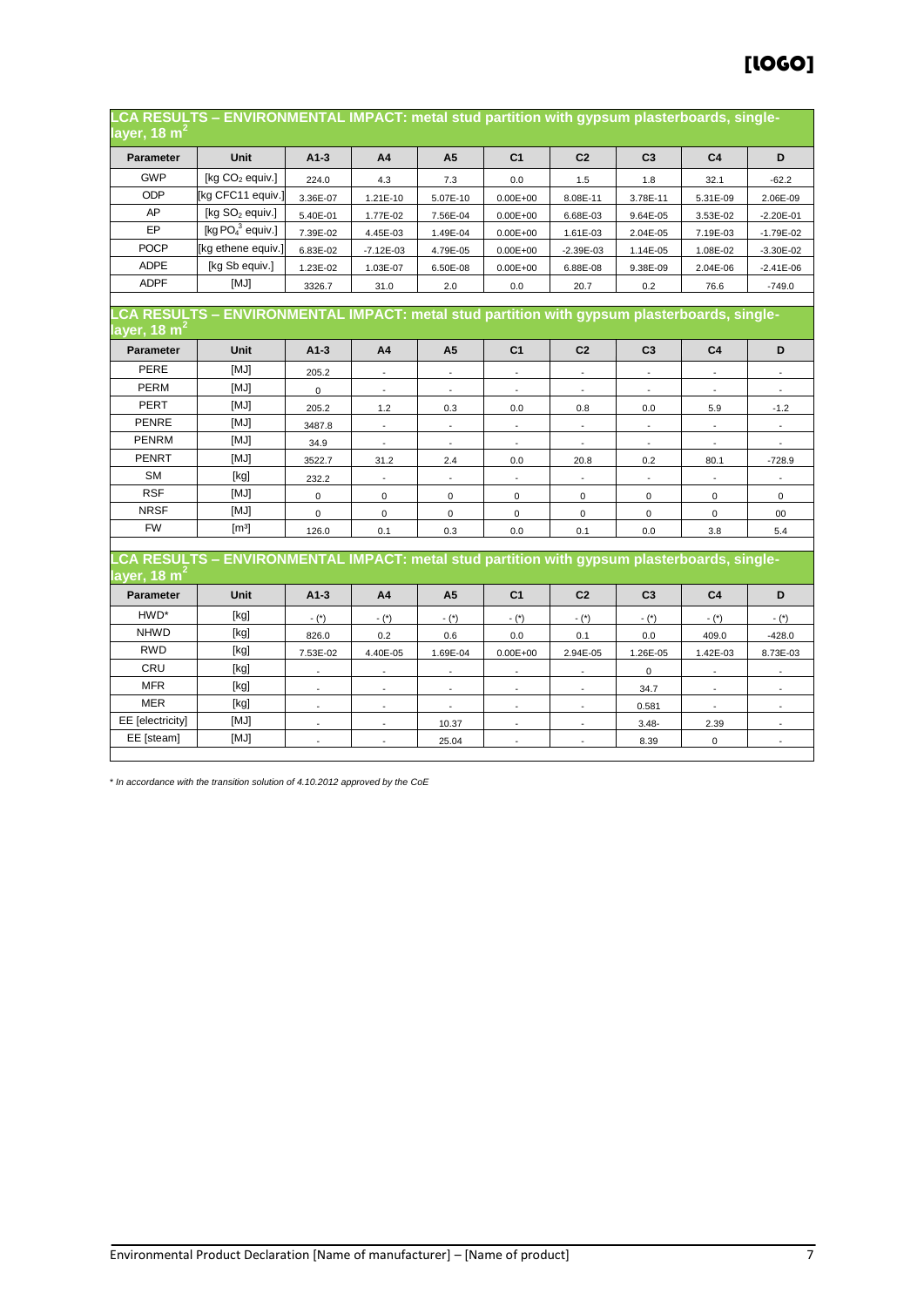

| layer, 18 m <sup>2</sup> | LCA RESULTS - ENVIRONMENTAL IMPACT: metal stud partition with gypsum plasterboards, double- |                          |                             |                          |                             |                          |                             |                          |                          |
|--------------------------|---------------------------------------------------------------------------------------------|--------------------------|-----------------------------|--------------------------|-----------------------------|--------------------------|-----------------------------|--------------------------|--------------------------|
| Parameter                | Unit                                                                                        | $A1-3$                   | A <sub>4</sub>              | A <sub>5</sub>           | C <sub>1</sub>              | C <sub>2</sub>           | C <sub>3</sub>              | C <sub>4</sub>           | D                        |
| <b>GWP</b>               | [kg CO <sub>2</sub> equiv.]                                                                 | 305.1                    | 7.4                         | 9.1                      | 0.0                         | 2.8                      | 1.8                         | 54.3                     | $-63.0$                  |
| <b>ODP</b>               | [kg CFC11 equiv.]                                                                           | 4.09E-07                 | 2.06E-10                    | 6.66E-10                 | $0.00E + 00$                | 1.48E-10                 | 3.78E-11                    | 9.82E-09                 | 1.23E-10                 |
| AP                       | [kg SO <sub>2</sub> equiv.]                                                                 | 6.57E-01                 | 3.03E-02                    | 9.82E-04                 | $0.00E + 00$                | 1.22E-02                 | 9.64E-05                    | 6.66E-02                 | $-2.21E-01$              |
| EP                       | [kg $PO43$ equiv.]                                                                          | 1.03E-01                 | 7.58E-03                    | 1.93E-04                 | $0.00E + 00$                | 2.95E-03                 | 2.04E-05                    | 1.20E-02                 | $-1.80E - 02$            |
| <b>POCP</b>              | [kg ethene equiv.]                                                                          | 8.02E-02                 | $-1.21E-02$                 | 6.15E-05                 | $0.00E + 00$                | $-4.37E-03$              | 1.14E-05                    | 1.90E-02                 | $-3.31E-02$              |
| <b>ADPE</b>              | [kg Sb equiv.]                                                                              | 1.84E-02                 | 1.76E-07                    | 8.45E-08                 | $0.00E + 00$                | 1.26E-07                 | 9.38E-09                    | 3.88E-06                 | $-2.47E-06$              |
| <b>ADPF</b>              | [MJ]                                                                                        | 4548.6                   | 52.9                        | 2.6                      | 0.0                         | 37.9                     | 0.2                         | 145.1                    | $-759.7$                 |
|                          |                                                                                             |                          |                             |                          |                             |                          |                             |                          |                          |
| layer, 18 m <sup>2</sup> | LCA RESULTS - ENVIRONMENTAL IMPACT: metal stud partition with gypsum plasterboards, double- |                          |                             |                          |                             |                          |                             |                          |                          |
| Parameter                | Unit                                                                                        | $A1-3$                   | A4                          | A <sub>5</sub>           | C <sub>1</sub>              | C <sub>2</sub>           | C <sub>3</sub>              | C <sub>4</sub>           | D                        |
| PERE                     | [MJ]                                                                                        | 282.7                    | $\blacksquare$              | $\blacksquare$           | $\blacksquare$              | $\overline{\phantom{a}}$ | $\Box$                      | $\overline{\phantom{a}}$ | $\overline{\phantom{a}}$ |
| <b>PERM</b>              | [MJ]                                                                                        | $\mathbf 0$              | $\blacksquare$              | $\blacksquare$           | $\blacksquare$              | $\blacksquare$           | $\blacksquare$              |                          |                          |
| PERT                     | [MJ]                                                                                        | 282.7                    | 2.1                         | 0.3                      | 0.0                         | 1.5                      | 0.0                         | 11.2                     | $-2.1$                   |
| <b>PENRE</b>             | [MJ]                                                                                        | 4765.1                   | $\mathcal{L}_{\mathcal{A}}$ | $\blacksquare$           | $\mathcal{L}_{\mathcal{A}}$ | $\overline{\phantom{a}}$ | $\mathcal{L}_{\mathcal{A}}$ | $\overline{\phantom{a}}$ | $\sim$                   |
| <b>PENRM</b>             | [MJ]                                                                                        | 34.9                     | $\overline{\phantom{a}}$    | $\overline{\phantom{a}}$ | $\overline{\phantom{a}}$    | $\overline{\phantom{a}}$ | $\overline{\phantom{a}}$    |                          |                          |
| PENRT                    | [MJ]                                                                                        | 4800.0                   | 53.1                        | 3.2                      | 0.0                         | 38.1                     | 0.2                         | 151.8                    | $-741.2$                 |
| <b>SM</b>                | [kg]                                                                                        | 438.5                    | $\overline{\phantom{a}}$    | $\overline{\phantom{a}}$ | $\blacksquare$              | $\overline{\phantom{a}}$ | $\overline{\phantom{a}}$    | $\overline{\phantom{a}}$ | $\overline{\phantom{a}}$ |
| <b>RSF</b>               | [MJ]                                                                                        | $\mathbf 0$              | $\mathbf{0}$                | $\overline{0}$           | $\mathbf{0}$                | 0                        | $\mathbf{0}$                | $\mathbf 0$              | $\mathbf{0}$             |
| <b>NRSF</b>              | [MJ]                                                                                        | 0                        | 0                           | 0                        | $\mathbf 0$                 | 0                        | 0                           | 0                        | 0                        |
| <b>FW</b>                | $\lceil m^3 \rceil$                                                                         | 160.0                    | 0.2                         | 0.4                      | 0.0                         | 0.1                      | 0.0                         | 7.3                      | 4.5                      |
|                          | CA RESULTS - ENVIRONMENTAL IMPACT: metal stud partition with gypsum plasterboards, double-  |                          |                             |                          |                             |                          |                             |                          |                          |
| layer, 18 m $^{\rm 2}$   |                                                                                             |                          |                             |                          |                             |                          |                             |                          |                          |
| Parameter                | Unit                                                                                        | $A1-3$                   | A <sub>4</sub>              | A <sub>5</sub>           | C <sub>1</sub>              | C <sub>2</sub>           | C <sub>3</sub>              | C <sub>4</sub>           | D                        |
| HWD*                     | [kg]                                                                                        | $ (*)$                   | $ (*)$                      | $ (*)$                   | $ (*)$                      | $ (*)$                   | $ (*)$                      | $ (*)$                   | $ (*)$                   |
| <b>NHWD</b>              | [kg]                                                                                        | 941.0                    | 0.3                         | 0.8                      | 0.0                         | 0.2                      | 0.0                         | 783.0                    | $-430.0$                 |
| <b>RWD</b>               | [kg]                                                                                        | 9.78E-02                 | 7.50E-05                    | 2.22E-04                 | $0.00E + 00$                | 5.38E-05                 | 1.26E-05                    | 2.70E-03                 | 8.08E-03                 |
| CRU                      | [kg]                                                                                        |                          | $\overline{\phantom{a}}$    |                          |                             |                          | 0                           |                          |                          |
| <b>MFR</b>               | [kg]                                                                                        |                          |                             |                          | $\overline{a}$              |                          | 34.7                        |                          |                          |
| <b>MER</b>               | [kg]                                                                                        | $\overline{\phantom{a}}$ | $\overline{\phantom{a}}$    | $\overline{\phantom{a}}$ | $\overline{\phantom{a}}$    | $\overline{\phantom{a}}$ | 0.581                       | $\overline{\phantom{a}}$ | $\overline{\phantom{a}}$ |
| EE [electricity]         | [MJ]                                                                                        |                          |                             | 12.62                    |                             |                          | 3.48                        | 2.39                     |                          |
| EE [steam]               | [MJ]                                                                                        | $\overline{\phantom{a}}$ | $\mathcal{L}$               | 30.49                    | $\mathcal{L}$               | $\overline{\phantom{a}}$ | 8.39                        | 0                        | $\omega$                 |
|                          |                                                                                             |                          |                             |                          |                             |                          |                             |                          |                          |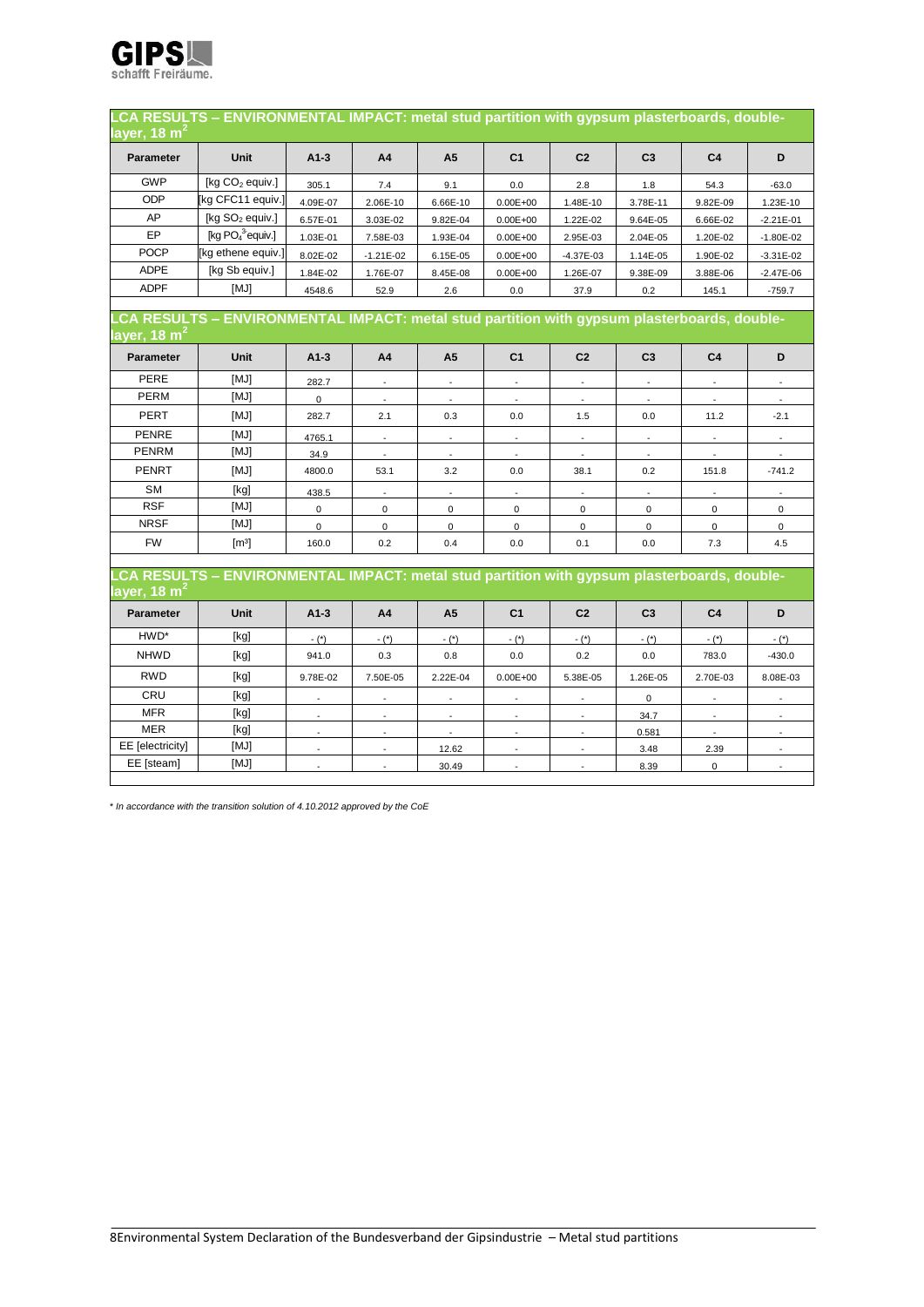

| 18 $m2$           | LCA RESULTS - ENVIRONMENTAL IMPACT: metal stud partition with gypsum fibreboards, single-layer, |                          |                          |                          |                |                          |                          |                |                |
|-------------------|-------------------------------------------------------------------------------------------------|--------------------------|--------------------------|--------------------------|----------------|--------------------------|--------------------------|----------------|----------------|
| <b>Parameter</b>  | <b>Unit</b>                                                                                     | $A1-3$                   | A <sub>4</sub>           | A <sub>5</sub>           | C <sub>1</sub> | C <sub>2</sub>           | C <sub>3</sub>           | C <sub>4</sub> | D              |
| <b>GWP</b>        | [kg CO <sub>2</sub> equiv.]                                                                     | 263.1                    | 4.0                      | 7.3                      | 0.0            | 1.5                      | 1.8                      | 31.9           | $-62.2$        |
| ODP               | [kg CFC11 equiv.]                                                                               | 3.88E-07                 | 1.12E-10                 | 5.06E-10                 | $0.00E + 00$   | 8.02E-11                 | 3.78E-11                 | 5.27E-09       | 2.06E-09       |
| AP                | [ $kg SO2$ equiv.]                                                                              | 5.69E-01                 | 1.65E-02                 | 7.55E-04                 | $0.00E + 00$   | 6.62E-03                 | 9.64E-05                 | 3.51E-02       | $-2.20E - 01$  |
| <b>EP</b>         | [kg $PO4$ <sup>3</sup> equiv.]                                                                  | 7.06E-02                 | 4.13E-03                 | 1.49E-04                 | $0.00E + 00$   | 1.60E-03                 | 2.04E-05                 | 7.14E-03       | $-1.79E - 02$  |
| <b>POCP</b>       | [kg ethene equiv.]                                                                              | 7.21E-02                 | $-6.61E-03$              | 4.78E-05                 | $0.00E + 00$   | $-2.37E-03$              | 1.14E-05                 | 1.08E-02       | $-3.30E - 02$  |
| <b>ADPE</b>       | [kg Sb equiv.]                                                                                  | 1.15E-02                 | 9.57E-08                 | 6.48E-08                 | $0.00E + 00$   | 6.83E-08                 | 9.38E-09                 | 2.02E-06       | $-2.41E-06$    |
| <b>ADPF</b>       | [MJ]                                                                                            | 3872.7                   | 28.8                     | 2.0                      | 0.0            | 20.6                     | 0.2                      | 75.9           | $-749.0$       |
|                   |                                                                                                 |                          |                          |                          |                |                          |                          |                |                |
| 18 m'             | CA RESULTS - ENVIRONMENTAL IMPACT: metal stud partition with gypsum fibreboards, single-layer,  |                          |                          |                          |                |                          |                          |                |                |
| <b>Parameter</b>  | Unit                                                                                            | $A1-3$                   | A <sub>4</sub>           | A <sub>5</sub>           | C <sub>1</sub> | C <sub>2</sub>           | C <sub>3</sub>           | C <sub>4</sub> | D              |
| <b>PERE</b>       | [MJ]                                                                                            | 204.7                    | $\overline{a}$           |                          |                |                          |                          |                |                |
| <b>PERM</b>       | [MJ]                                                                                            | $\pmb{0}$                |                          |                          |                |                          |                          |                |                |
| PERT              | [MJ]                                                                                            | 204.7                    | 1.1                      | 0.3                      | 0.0            | 0.8                      | 0.0                      | 5.8            | $-1.2$         |
| <b>PENRE</b>      | [MJ]                                                                                            | 3985.1                   |                          |                          | $\blacksquare$ |                          | $\mathbf{r}$             |                |                |
| <b>PENRM</b>      | [MJ]                                                                                            | 34.9                     | $\overline{\phantom{a}}$ | $\overline{\phantom{a}}$ | $\overline{a}$ |                          | $\overline{\phantom{a}}$ |                |                |
| PENRT             | [MJ]                                                                                            | 4078.1                   | 28.9                     | 2.4                      | 0.0            | 20.6                     | 0.2                      | 79.4           | $-728.9$       |
| <b>SM</b>         | [kg]                                                                                            | 232.2                    |                          |                          |                |                          |                          |                |                |
| <b>RSF</b>        | [MJ]                                                                                            | $\pmb{0}$                | $\mathbf 0$              | $\mathbf 0$              | $\mathbf 0$    | $\mathbf 0$              | $\mathbf 0$              | $\mathbf 0$    | 0              |
| <b>NRSF</b>       | [MJ]                                                                                            | $\mathbf 0$              | $\mathbf 0$              | $\mathbf 0$              | $\mathbf 0$    | $\mathbf 0$              | $\mathbf 0$              | 0              | $\mathbf 0$    |
| <b>FW</b>         | $\lceil m^3 \rceil$                                                                             | 152.0                    | 0.1                      | 0.3                      | 0.0            | 0.1                      | 0.0                      | 3.8            | 5.4            |
|                   | .CA RESULTS - ENVIRONMENTAL IMPACT: metal stud partition with gypsum fibreboards, single-layer, |                          |                          |                          |                |                          |                          |                |                |
| 18 m <sup>2</sup> |                                                                                                 |                          |                          |                          |                |                          |                          |                |                |
| <b>Parameter</b>  | Unit                                                                                            | $A1-3$                   | A <sub>4</sub>           | A <sub>5</sub>           | C <sub>1</sub> | C <sub>2</sub>           | C <sub>3</sub>           | C <sub>4</sub> | D              |
| HWD*              | [kg]                                                                                            | $ (*)$                   | $ (*)$                   | $ (*)$                   | $ (*)$         | $ (*)$                   | $ (*)$                   | $-$ (*)        | $ (*)$         |
| <b>NHWD</b>       | [kg]                                                                                            | 876.0                    | 0.2                      | 0.6                      | 0.0            | 0.1                      | 0.0                      | 406.0          | $-428.0$       |
| <b>RWD</b>        | [kg]                                                                                            | 9.34E-02                 | 4.08E-05                 | 1.69E-04                 | $0.00E + 00$   | 2.91E-05                 | 1.26E-05                 | 1.41E-03       | 8.73E-03       |
| CRU               | [kg]                                                                                            |                          |                          |                          |                |                          | $\mathbf 0$              |                |                |
| <b>MFR</b>        | [kg]                                                                                            | $\overline{a}$           | $\overline{a}$           | ÷.                       | ÷.             | $\overline{a}$           | 34.7                     |                | ÷.             |
| <b>MER</b>        | [kq]                                                                                            | $\overline{\phantom{a}}$ | $\overline{a}$           |                          | $\overline{a}$ | $\overline{\phantom{a}}$ | 0.581                    |                |                |
| EE [electricity]  | [MJ]                                                                                            |                          |                          | 10.37                    |                |                          | 3.48                     | 2.39           |                |
| EE [steam]        | [MJ]                                                                                            |                          | $\overline{a}$           | 25.04                    | $\overline{a}$ | $\overline{a}$           | 8.39                     | $\mathbf 0$    | $\overline{a}$ |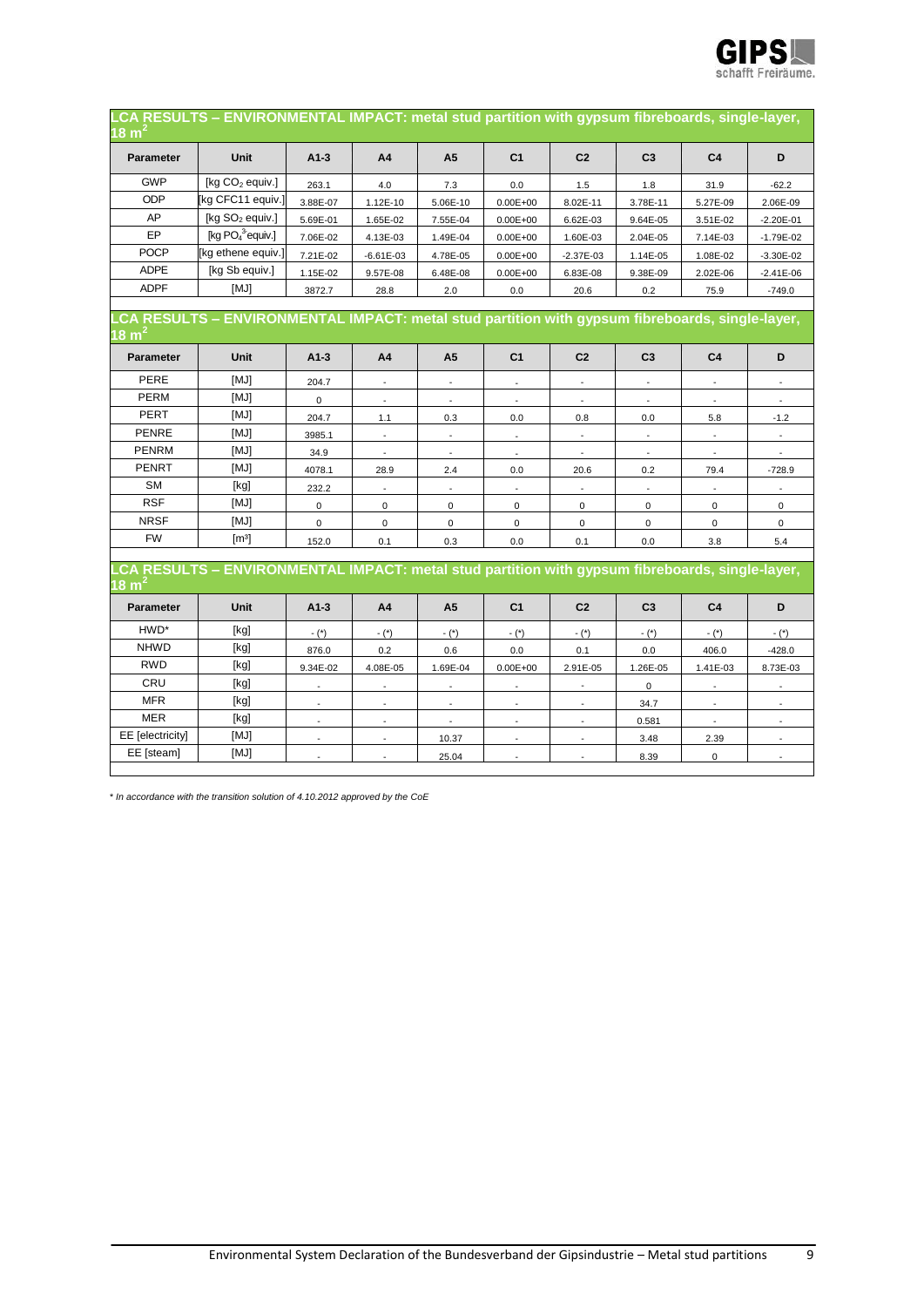

| 18 m $^2$                             | LCA RESULTS - ENVIRONMENTAL IMPACT: metal stud partition with gypsum fibreboards, double-layer, |                          |                                           |                          |                                           |                |                |                |                |
|---------------------------------------|-------------------------------------------------------------------------------------------------|--------------------------|-------------------------------------------|--------------------------|-------------------------------------------|----------------|----------------|----------------|----------------|
| <b>Parameter</b>                      | Unit                                                                                            | $A1-3$                   | A <sub>4</sub>                            | A <sub>5</sub>           | C <sub>1</sub>                            | C <sub>2</sub> | C <sub>3</sub> | C <sub>4</sub> | D              |
| <b>GWP</b>                            | [kg CO <sub>2</sub> equiv.]                                                                     | 382.7                    | 7.3                                       | 9.1                      | 0.0                                       | 2.7            | 1.8            | 53.9           | $-63.0$        |
| ODP                                   | [kg CFC11 equiv.]                                                                               | 5.11E-07                 | 2.04E-10                                  | 6.65E-10                 | $0.00E + 00$                              | 1.47E-10       | 3.78E-11       | 9.72E-09       | 1.23E-10       |
| AP                                    | [ $kg SO2$ equiv.]                                                                              | 7.15E-01                 | 3.00E-02                                  | 9.80E-04                 | $0.00E + 00$                              | 1.21E-02       | 9.64E-05       | 6.60E-02       | $-2.21E-01$    |
| EP                                    | [kg $PO43$ equiv.]                                                                              | 9.66E-02                 | 7.51E-03                                  | 1.92E-04                 | $0.00E + 00$                              | 2.92E-03       | 2.04E-05       | 1.19E-02       | $-1.80E - 02$  |
| <b>POCP</b>                           | [kg ethene equiv.]                                                                              | 8.76E-02                 | $-1.20E-02$                               | 6.13E-05                 | $0.00E + 00$                              | $-4.33E-03$    | 1.14E-05       | 1.88E-02       | $-3.31E-02$    |
| <b>ADPE</b>                           | [kg Sb equiv.]                                                                                  | 1.69E-02                 | 1.74E-07                                  | 8.40E-08                 | $0.00E + 00$                              | 1.25E-07       | 9.38E-09       | 3.84E-06       | $-2.47E-06$    |
| <b>ADPF</b>                           | [MJ]                                                                                            | 5633.8                   | 52.4                                      | 2.6                      | 0.0                                       | 37.6           | 0.2            | 143.6          | $-759.7$       |
|                                       |                                                                                                 |                          |                                           |                          |                                           |                |                |                |                |
| 18 m´                                 | CA RESULTS - ENVIRONMENTAL IMPACT: metal stud partition with gypsum fibreboards, double-layer,  |                          |                                           |                          |                                           |                |                |                |                |
| <b>Parameter</b>                      | Unit                                                                                            | $A1-3$                   | A <sub>4</sub>                            | A <sub>5</sub>           | C <sub>1</sub>                            | C <sub>2</sub> | C <sub>3</sub> | C <sub>4</sub> | D              |
| PERE                                  | [MJ]                                                                                            | 281.4                    | $\blacksquare$                            |                          | $\blacksquare$                            |                |                |                |                |
| <b>PERM</b>                           | [MJ]                                                                                            | $\mathsf 0$              |                                           |                          |                                           |                |                |                |                |
| <b>PERT</b>                           | [MJ]                                                                                            | 281.4                    | 2.1                                       | 0.3                      | 0.0                                       | 1.5            | 0.0            | 11.1           | $-2.1$         |
| <b>PENRE</b>                          | [MJ]                                                                                            | 5938.3                   | $\overline{\phantom{a}}$                  | $\overline{\phantom{a}}$ | $\overline{\phantom{a}}$                  |                | $\blacksquare$ |                |                |
| <b>PENRM</b>                          | [MJ]                                                                                            | 34.9                     |                                           |                          | $\blacksquare$                            |                |                |                |                |
| <b>PENRT</b>                          | [MJ]                                                                                            | 5973.2                   | 52.6                                      | 3.2                      | 0.0                                       | 37.7           | 0.2            | 150.3          | $-741.2$       |
| <b>SM</b>                             | [kg]                                                                                            | 438.2                    |                                           |                          |                                           |                |                |                |                |
| <b>RSF</b>                            | [MJ]                                                                                            | $\mathbf 0$              | $\mathbf 0$                               | $\mathbf 0$              | $\mathbf 0$                               | $\mathbf 0$    | $\mathbf 0$    | $\mathbf 0$    | 0              |
| <b>NRSF</b>                           | [MJ]                                                                                            | $\mathbf 0$              | $\mathbf 0$                               | $\mathbf 0$              | $\mathbf 0$                               | $\pmb{0}$      | $\pmb{0}$      | 0              | 0              |
| <b>FW</b>                             | $\lceil m^3 \rceil$                                                                             | 212.0                    | 0.2                                       | 0.4                      | 0.0                                       | 0.1            | 0.0            | 7.2            | 4.5            |
|                                       | CA RESULTS - ENVIRONMENTAL IMPACT: metal stud partition with gypsum fibreboards, double-layer,  |                          |                                           |                          |                                           |                |                |                |                |
| 18 m <sup>-</sup><br><b>Parameter</b> | Unit                                                                                            | $A1-3$                   | A <sub>4</sub>                            | A <sub>5</sub>           | C <sub>1</sub>                            | C <sub>2</sub> | C <sub>3</sub> | C <sub>4</sub> | D              |
| HWD*                                  | [kg]                                                                                            |                          |                                           |                          |                                           |                |                |                |                |
| <b>NHWD</b>                           | [kg]                                                                                            | $-$ (*)                  | $ (*)$<br>0.3                             | $ (*)$                   | $ (*)$<br>0.0                             | $ (*)$<br>0.2  | $ (*)$<br>0.0  | $ (*)$         | $ (*)$         |
| <b>RWD</b>                            | [kg]                                                                                            | 1040.0                   |                                           | 0.8                      |                                           |                |                | 775.0          | $-430.0$       |
| CRU                                   | [kg]                                                                                            | 1.34E-01                 | 7.43E-05                                  | 2.22E-04                 | $0.00E + 00$                              | 5.32E-05       | 1.26E-05       | 2.67E-03       | 8.08E-03       |
| <b>MFR</b>                            | [kg]                                                                                            |                          |                                           |                          |                                           | $\sim$         | 0              |                |                |
| <b>MER</b>                            | [kg]                                                                                            | $\blacksquare$<br>$\sim$ | $\overline{\phantom{a}}$<br>$\mathcal{L}$ |                          | $\overline{\phantom{a}}$<br>$\mathcal{L}$ |                | 34.7           |                |                |
| EE [electricity]                      | [MJ]                                                                                            |                          |                                           |                          |                                           |                | 0.581          |                |                |
| EE [steam]                            | [MJ]                                                                                            | $\blacksquare$           | $\blacksquare$                            | 12.62                    | $\blacksquare$                            |                | 3.48           | 2.39           |                |
|                                       |                                                                                                 | $\blacksquare$           | $\blacksquare$                            | 30.49                    | $\overline{\phantom{a}}$                  | $\blacksquare$ | 8.39           | $\mathbf 0$    | $\blacksquare$ |

#### **6 LCA: Interpretation**

The use of non-renewable primary energy (PENRT) is dominated by the manufacturing phase for individual products required for setting up the metal stud partitions (Modules A1-A3). Without consideration of the credit, the manufacture of gypsum plasterboards, gypsum fibreboards, metal profiles and mineral wool for the respective partitions accounts for approx. 90-95% of the use of nonrenewable primary energy and the respective impact categories (GWP, ODP, AP etc.). The only exception is formed by the Eutrification Potential impact category which is determined by approx. 80% by the manufacture of the components referred to above. The remaining 20% is essentially attributable to landfilling of the mineral components (gypsum plasterboards, gypsum fibreboards, jointing compound and mineral wool) as well as transport of the components to the building site. The production of other components for the metal partitions (screws, plugs, jointing compound, connection insulation) accounts for approx. 2-2.5% of overall PENRT. The share accounted for

by all other impact categories is between 1 and 3%. At a distance of 200 km, transporting the components to the building site accounts for less than 1% of PENRT. Transport to the building site accounts for approx. 2% of the Global Warming Potential and 4% of the Eutrification Potential. Installation of the metal stud partitions accounts for approx. 0.8% of total GWP and < 0.2% of all other impact categories and the use of primary energy. Waste treatment, primarily landfilling of mineral components, accounts for 16% of the total Eutrification Potential of single-layer metal stud partitions. The share of GWP accounted for is 8% (6% of AP and 5% of POCP). The credits awarded primarily for recycled metal profiles reduce the PENRT by 19%. The credit reduces POCP by 46% (AP by 32%, GWP by 24%, ADPF by 21%, EP by 16%).

In the case of double-layer partitions, the share accounted for by gypsum plasterboard production in total PENRT and the impact categories increases significantly. Overall, the use of non-renewable primary energy by double-layer partitions is approx.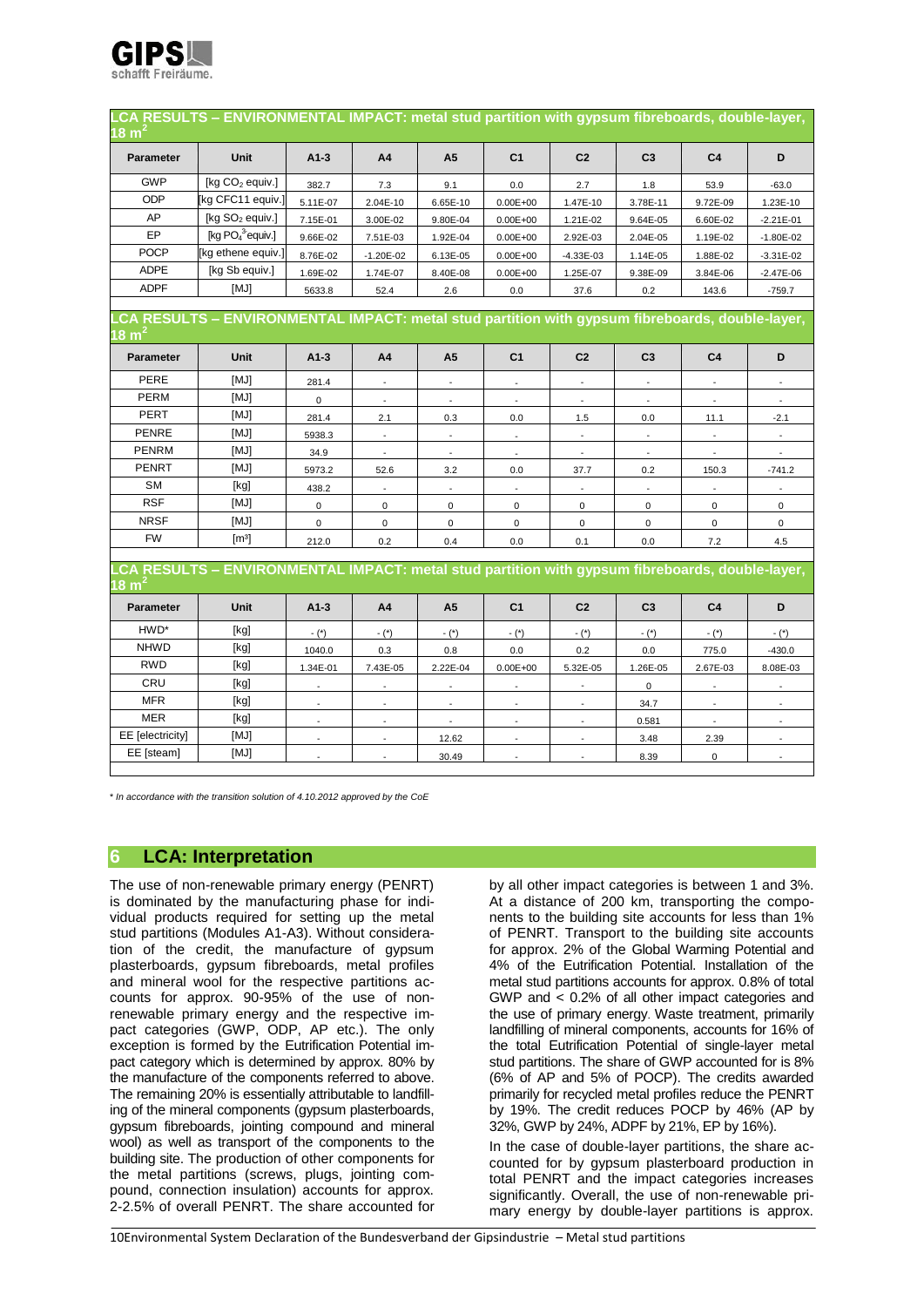38% higher than for single-layer partitions. The values are similar for most of the impact categories. The POCP only increases by 14% as it is more significantly determined by the manufacture of metal profiles.

#### **Gypsum recycling scenario**

The results for the gypsum recycling scenario indicate that for all impact categories, with the exception of ADPE, there are only very minor differences  $(± 0.5%)$  compared to modelling with 100% landfilling of gypsum waste. In the case of ADPE, taking consideration of the credit for gypsum gives rise to a 3.4% lower ADPE for single-layer partitions and a 4.5% lower ADPE for double-layer partitions.



double-layer)

boards

Module A4

Module D

Modules A1-A3 gypsum plaster

Modules A1-A3 metal profiles<br>Modules A1-A3 other

ohne Gipsrecycling without gypsum recycling 10% Gipsrecycling 10% gypsum recycling<br>Modul A1-A3 Gipsplatten Modules A1-A3 gyps

Modul A1-A3 Glaswolle Modules A1-A3 glass wool<br>Modul A4 Module A4

Modul C Module C<br>Modul A1-A3 Metallprofile Modules

Modul A5 Module A5<br>Modul D Module D

Modul A1-A3 Sonstiges

#### **7 Requisite evidence**

The requirements of the AgBB test scheme, version 2008, are complied with in terms of all existing test items (Scherer 2010):

| TVOC <sub>3</sub>                | $\leq 10 \text{ mg/m}^3$      |
|----------------------------------|-------------------------------|
| Carcinogens $_3$ EU cat. 1 and 2 | $\leq$ 0.01 mg/m <sup>3</sup> |
| TVOC <sub>28</sub>               | $< 1.0$ mg/m <sup>3</sup>     |

| SVOC <sub>28</sub>                                              | $\leq$ 0.1 mg/m <sup>3</sup> |
|-----------------------------------------------------------------|------------------------------|
| Carcinogens <sub>28</sub> EU cat. 1 and 2                       | ≤ 0.001 mg/m <sup>3</sup>    |
| Total VOC <sub>28</sub> excl. LCI                               | $\leq$ 0.1 mg/m <sup>3</sup> |
| Total VOC incl. LCI R = $\sum$ C <sub>i</sub> /LCI <sub>i</sub> | - < 1                        |
|                                                                 |                              |

### **8 References**

#### **General principles:**

Institut Bauen und Umwelt e.V., Königswinter (pub.): Drawing up Environmental Product Declarations (EPD); General principles for the EPD range of Institut Bauen und Umwelt e.V. (IBU), 2011-06, [www.bau-umwelt.de](http://www.bau-umwelt.de/)

**Product Category Rules for Building Products: PCR guidelines for building products and building-related services**

Institut Bauen und Umwelt e.V., Königswinter (pub.): **PCR Part A:** Calculation rules for the LCA and requirements on the background report, 2011-07

**PCR Part B:** Requirements on the EPD for partition systems, 2013-01[, www.bau-umwelt.de](http://www.bau-umwelt.de/)

#### **Standards:**

**DIN 4103-1**:1984-07, Internal non-load-bearing partitions; requirements, testing

**DIN EN ISO 14025**:2011-10, Environmental labels and declarations – Type III environmental declara-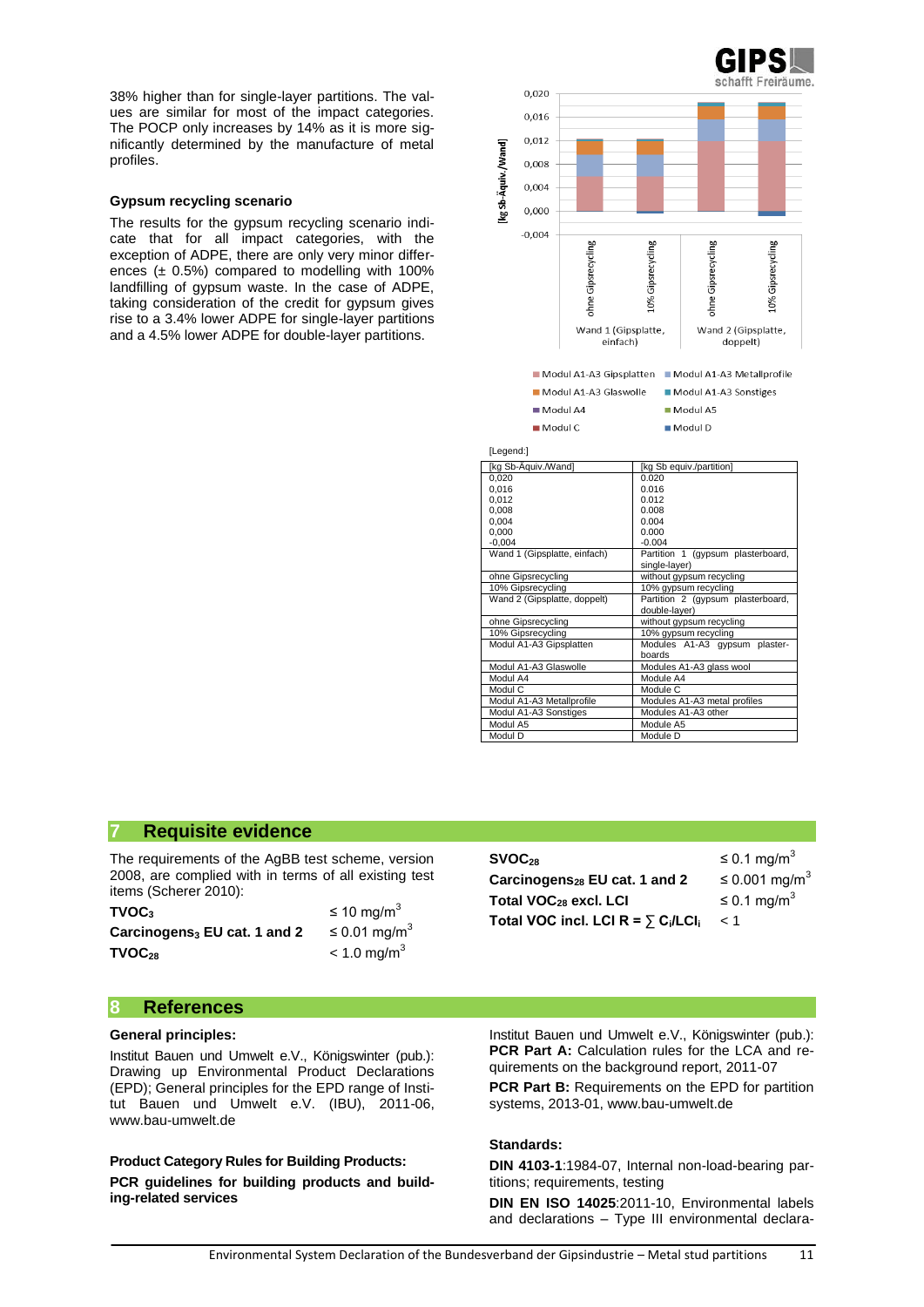

tions – Principles and procedures (ISO 14025:2006); German and English versions EN ISO 14025:2011

**DIN EN 15804**:2012-04, Sustainability of buildings – Environmental declarations for products – Basic rules for the construction products product category; German version EN 15804:2012

**ECHA (European Chemicals Agency):** List of Substances of Very High Concern (SVHC), [http://echa.europa.eu/web/guest/identification-of](http://echa.europa.eu/web/guest/identification-of-svhc)[svhc,](http://echa.europa.eu/web/guest/identification-of-svhc) December 2012

#### **EPD Gypsum**

Bundesverband der Gipsindustrie e.V., Forschungsvereinigung der Gipsindustrie e.V.: Environmental Product Declarations for gypsum products, Darmstadt, [http://www.gips.de/service/download/umwelt/umwelt](http://www.gips.de/service/download/umwelt/umwelt-produktdeklarationen/) [-produktdeklarationen/](http://www.gips.de/service/download/umwelt/umwelt-produktdeklarationen/)

#### **EPD-SDT-2012112-D**

Schwenk Dämmtechnik GmbH & Co. KG: climowool und Schwenk Glaswolle, ESD-SDT-2012112-D, Institut Bauen und Umwelt e.V., 2012

#### **GaBi software & documentation**

GaBi 5: Software and data base for comprehensive analysis. LBP, University of Stuttgart and PE International

GaBi 5 documentation [http://documentation.gabi](http://documentation.gabi-software.com/)[software.com/,](http://documentation.gabi-software.com/) 2012

**Bundesverband der Gipsindustrie e.V.** Removing damage caused by flooding to components made of gypsum or gypsum plaster, Darmstadt

**C. Scherer, S. Mair:** Cross-sectional study on the emission potential of volatile organic compounds from gypsum components and gypsum products for interior applications, Fraunhofer Institut für Bauphysik IBP, Valley 2010